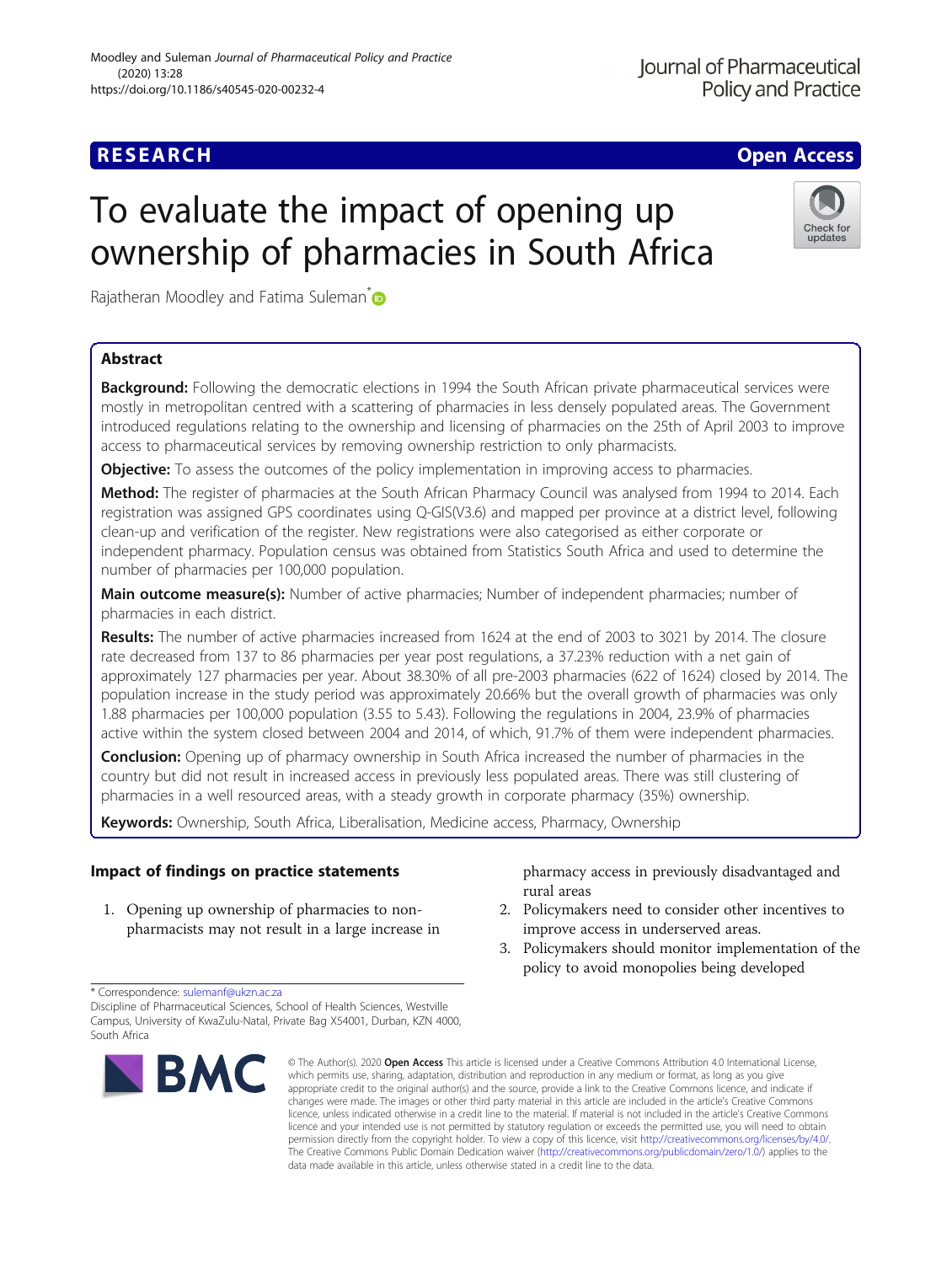# Background

Following the 1994 democratic elections the new Government in South Africa had the opportunity to introduce policies that ensured the availability and accessibility of cost-effective medicines to all South Africans. A National Pharmaceutical Policy Committee was established by the Government post elections in April 1994 [\[1](#page-7-0)], which led to the publication of the National Drug Policy [[2](#page-7-0)]. The key concept related to pharmacy ownership was contained in the following statement; "Where it is deemed to be in the interests of the public, and provided that comprehensive pharmaceutical care is ensured, ownership of pharmacies by laypersons and other health care professionals will be considered [\[2\]](#page-7-0)."

It is important to reflect on the intention of the Minister in introducing the Bill to parliament in 1997 for debate. The Group Areas Act (1950) defined residential zones and confined healthcare professionals to their own ethnic communities [\[3](#page-7-0)]. Black pharmacists [\[4\]](#page-7-0) who qualified in the 80's and early 90's were not allowed to own pharmacies in urban areas (defined as per the National Spatial Development Framework Draft 2018 as "Urban areas are characterised by large communities living at high residential densities, a variety of employment opportunities, and high-intensity business and commercial areas") [[5\]](#page-7-0), where trade was lucrative and profitable. Private pharmaceutical services were only accessible to affluent communities situated in metropolitan areas [\[6](#page-7-0)]. A metropolitan area is defined as a large densely populated city classified as Category A municipalities described in section 155(1) of the Constitution and Municipal Structures Act (Act 117 of 1998) [[7\]](#page-7-0). The Bill sought to improve access to pharmaceutical services by removing restriction of ownership to only pharmacists. Further debate centred around the Minister's powers in determining who should own pharmacies, and ownership being determined on a need basis. Part of the motivation heard in parliament [[4\]](#page-7-0) was that opening up of ownership would reduce the price of medicines, promote healthy competition and create more jobs.

The Regulations Relating to the Ownership and Licensing of Pharmacies was published in Notice No. 553 of 25 April 2003 [\[8](#page-8-0)] where the responsibility to issue a license was moved from the South African Pharmacy Council to the National Department of Health. Unlike many low income countries where pharmacy oversight, regular inspection and law enforcement is weak [[9\]](#page-8-0), the South African Pharmacy Council has a well-defined and stringent process.

In most countries where deregulation was attempted, the rationale for change centred around the need for increased competition, containment of pharmaceutical expenditure, improved access to pharmaceutical care and opening of new outlets in areas of need [[10](#page-8-0)]. The

Österreichisches Bundesinstitut für Gesundheitswesen Austrian Health Institute (OBIG) 2006 report [[10](#page-8-0)] of the European Union (EU) countries indicated that 17 of the 25 member nations operated restricted ownership of pharmacies. The study went further to do a comparative analysis of three EU countries that were regulated i.e. Austria, Finland and Spain compared to the deregulated states of Ireland, Netherlands and Norway. The study showed a strong increase in the number of pharmacies in the deregulated member states accompanied by urban clustering and fewer municipalities having access to service.

A 2015 survey conducted by the International Pharmaceutical Federation (FIP) [[11\]](#page-8-0) in 71 countries covering 80% of the world's population indicated that 66% of pharmacy ownership is non-exclusive to pharmacists and the balance of 34% (24 countries) were exclusive. Non pharmacist ownership ranged from state ownership to complete liberalisation. Other factors that determined ownership related to workforce capacity where the number of pharmacists may not be sufficient to cover the areas of need. Some countries have liberalisation but provide additional restrictions [\[11](#page-8-0)], the most frequent being restricting other authorized non-pharmacist prescribers from ownership, banning vertical integration in a supply chain, or restricting horizontal integration to prevent dominance. Strong regulated environments are built on restricted ownership to pharmacists, combined with geographic conditions  $[12]$  $[12]$  based on number of inhabitants per pharmacy and minimum distance from each other. This is meant to create a spread of pharmacies across geographic areas allowing for sustainability.

Challenges of restrictive ownership in Germany and Italy were brought to the European Court of Justice [\[11](#page-8-0)]. The court ruled that restriction with the justification of safety and quality is allowed. Two other countries, Hungary (2009) and Estonia (2015) [[13\]](#page-8-0), returned to regulated ownership based on professional independence of the pharmacists, lack of rural improvement, and financial unviability of the remaining pharmacies. In Africa, some countries such as Chad, Senegal, and Cameroon restrict ownership to pharmacists while Kenya and Nigeria, follow the South African model of liberal ownership. Countries with pro-competitive policies driven by competition authorities often drive deregulation [[14](#page-8-0)].

In countries where ownership is exclusive to pharmacists  $[11]$  $[11]$  there is an understanding that community pharmacists form an extension of the healthcare system and provide an essential public service. These models exist extensively in Africa, Eastern Mediterranean, Australia and Europe. Multiple models of open ownership and restricted ownership in the United States (US) exist as in the case of South and North Dakota respectively. A 1963 state law restricting ownership to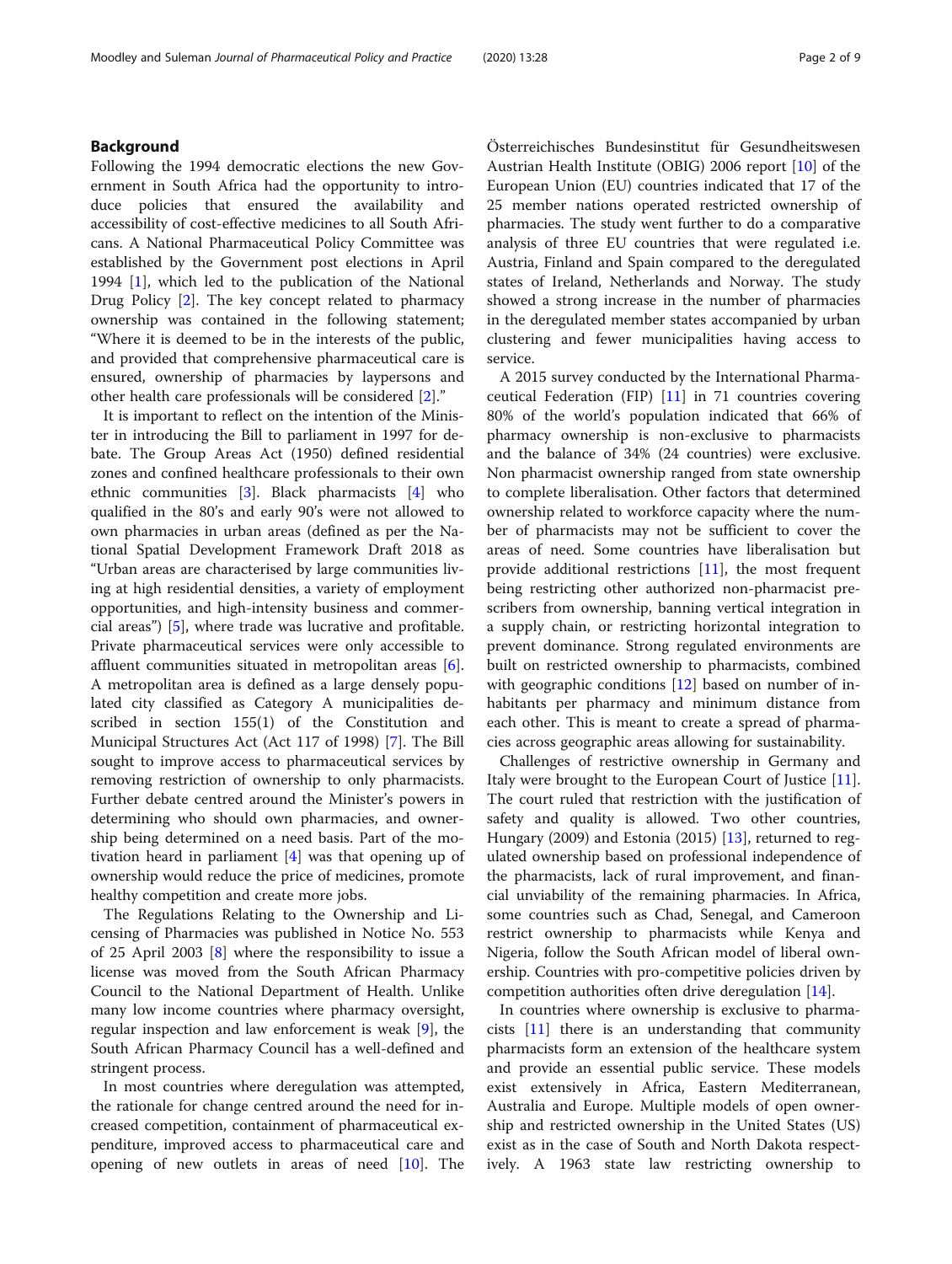pharmacists was tested via the North Dakota Pharmacy Ownership Initiative [\[15](#page-8-0)] in November 2014 where a chain pharmacy group attempted to have the law repealed and lost in a public referendum. It was shown that across every key measure of pharmaceutical care including prescription prices, levels of patient care and most importantly rural access, North Dakota outperformed other states [[16](#page-8-0)].

Other models of ownership which include nongovernmental organisations, charities, religious groups and humanitarian organisations [\[11\]](#page-8-0) are found in 28% of countries surveyed in a study by the Federation of International Pharmacy (FIP). Brazil has a unique model of municipal owned community pharmacies (Farmacias Populares do Brasil) [[11\]](#page-8-0) dispensing medicines off their essential medicine lists and employing pharmacists. Since 2009 when Sweden liberalised pharmacy ownership the sector is dominated by chains and independents [[13\]](#page-8-0). The rationale for the deregulation which included pricing, efficiency and usage of medicine were replaced by diversity, entrepreneurship and privatisation goals [[13\]](#page-8-0).

The aim of this research was to explore the impact of opening up of ownership on rural access and ownership type before and after the introduction of the regulation in South Africa. There is limited research in this area, especially from middle- and low-income countries. It is important to understand if policy objectives can be met, or if unintended consequences occur.

# **Methods**

Although licenses are granted by the National Department of Health since 2004, service can only be activated with a SAPC certificate of registration. Thus, an analysis of the South African Pharmacy Council registers for the period 1994 to 2014 was conducted. The register data was cleaned, and allocation was done in terms of provinces. A verification process involving reconciling register records with Medpages [[17\]](#page-8-0) followed by random telephone sampling was conducted. Community pharmacies were classified and mapped as independent and corporate, and compared to the pre-2004 data. Opening and closures of pharmacies through the study period was recorded. Dates of Opening of new pharmacies, transfer of ownership, and closures are listed on the register. This was used in the year on year adjustment. Based on the registered ownership in the Council database, pharmacies were classified in terms of listed companies and non-listed. All pharmacies in the non-listed category was assumed to be Independent.

Global Positioning System (GPS) coordinates were assigned using Q-GIS (V3.6) before mapping at a district level. Population census (2001) and 2016 Community Survey to determine pharmacies per 100,000 population was obtained from Statistics South Africa (StatsSA) [\[18](#page-8-0)], as the previous community survey was published in 2011 and thought to be too dated to use in this study. The entire population was used as the denominator as community pharmacy serves both the private insured and the public in general. Both district and municipal information was sourced from the Municipal Demarcation Board [[19\]](#page-8-0). According to the Municipal Demarcation Board [[20\]](#page-8-0), all major spatial restructuring of municipal/ district boundaries took place prior to the 5 December 2000 local elections. Thus, for the duration of the study (2003–2014) there was little to no restructuring. The deprivation index and quintile allocation calculation were done in 2013/14 based on the 2011 census (District Health Barometer  $(2016/17)$  [\[21\]](#page-8-0), and this classification was used in this study.

# Results

The number of active pharmacies (Table [1](#page-3-0)) increased from 1624 in 2003 to 3021 in 2014. The closure rate reduced from 137 per year pre 2004 to 86 per year post regulations, a 37.23% reduction, gaining 127 pharmacies per year. The net gain was largest in Gauteng (39.51%) with Eastern Cape (1.93%), Northern Cape (1.36%), Free State (5.08%), North West (8.02%) and Mpumalanga (7.30%) showing increases in the number of new pharmacies. Of the pharmacies that were open in 2004 (Pre-2003 pharmacies) 38,30% (622 of 1624) were closed by 2014.

The census indicated a population growth of 20.66% but pharmacies grew by only 1.88 pharmacies per 100, 000 population (3.55 to 5.43). Pharmacies have continued to close during the identified study period (2004– 2014) as follows: 622 of the pre 2003 registrations, 43 corporate and 284 independents registered post 2003; 23.9% of active pharmacies closed between 2004 and 2014 of which 91.7% were independent pharmacies.

Most provinces show a similar percentage closure of new pharmacies (2004–2014) – Western Cape (14%), Gauteng (16.6%), KwaZulu-Natal (14.1%), Free State (13.9%), and Mpumalanga (14.4%). The more rural provinces such as the Eastern Cape (3.4%), North West (9.0%) and Limpopo (7.7%) showed a lower closure rate with the Northern Cape being most affected as 31% of new pharmacies closed within the study period.

From Table [2,](#page-4-0) it can be seen that Manguang district in the Free State showed a substantial increase in the number of pharmacies from 19 (2004) to 47 (2014). The majority are located in densely populated areas. Increases in all other districts remained low with the Xhariep district having only 5 pharmacies by 2014. Little or no improvement was seen in the sparsely populated rural settlements.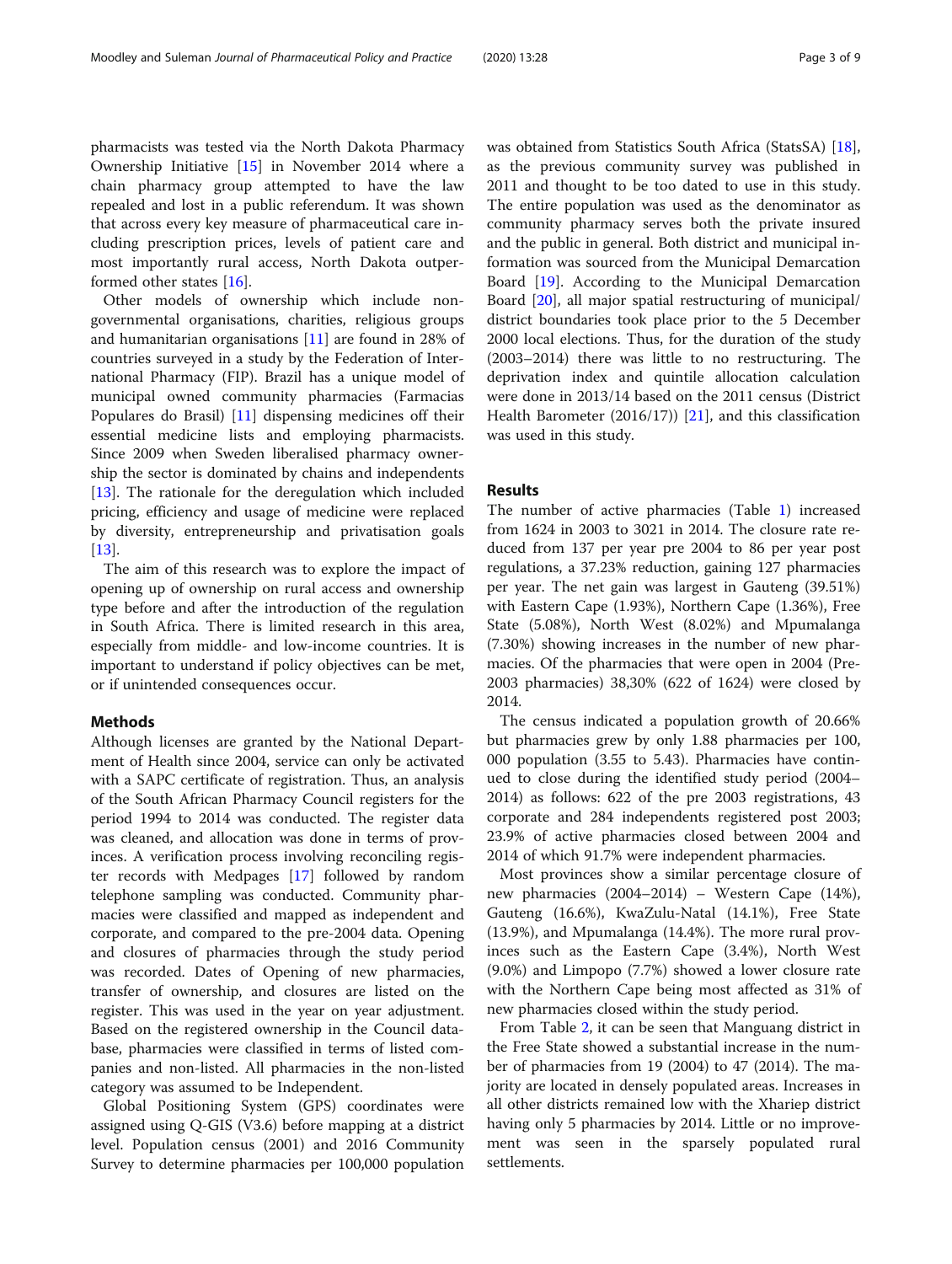|                                             |                                         | Free<br>State | Gauteng        | Kwa<br>Zulu-<br>Natal | Limpopo       | Northern<br>Cape | Western<br>Cape | Eastern<br>Cape | Mpumalanga North | West          | Total              |
|---------------------------------------------|-----------------------------------------|---------------|----------------|-----------------------|---------------|------------------|-----------------|-----------------|------------------|---------------|--------------------|
| <b>Pre2004</b>                              | Pre 2004 Registered                     | 217           | 1449           | 671                   | 122           | 68               | 578             | 213             | 185              | 208           | 3711               |
| Registered<br>Pharmacies                    | Closed before 1994                      | 59            | 393            | 132                   | 20            | 18               | 111             | 3               | 57               | 64            | 857                |
|                                             | Closed 1995-2003                        | 85            | 529            | 224                   | 45            | 18               | 189             | 8               | 49               | 83            | 1230               |
|                                             | Active in 2004                          | 73            | 527            | 315                   | 57            | 32               | 278             | 202             | 79               | 61            | 1624               |
|                                             | Rate of Closure per<br>year (1995-2003) | 9.44          | 58.78          | 24.89                 | 5.00          | 2.00             | 21.00           | 0.89            | 5.44             | 9.22          | 136.67             |
|                                             | Closed Post 2003                        | 22            | 210            | 108                   | 18            | 10               | 113             | 115             | 17               | 9             | 622                |
|                                             | Active in 2014                          | 51            | 317            | 207                   | 39            | 22               | 165             | 87              | 62               | 52            | 1002               |
|                                             | Pharmacy to 100,000<br>Population ratio | 2.78          | 5.55           | 3.30                  | 1.14          | 3.25             | 6.01            | 2.88            | 2.35             | 1.99          | 3.55               |
| Post2004<br>Registered<br><b>Pharmacies</b> | Post 2003 Registered                    | 108           | 914            | 340                   | 181           | 42               | 342             | 147             | 139              | 133           | 2346               |
|                                             | Independent<br><b>Pharmacy Closure</b>  | 14            | 131            | 43                    | 14            | 13               | 37              | $\overline{4}$  | 19               | 9             | 284                |
|                                             | <b>Corporate Pharmacy</b><br>Closure    | $\mathbf{1}$  | 21             | 5                     | 0             | 0                | 11              | $\mathbf{1}$    | $\mathbf{1}$     | 3             | 43                 |
|                                             | Rate of Closure per<br>year (2004-2014) | 3.36          | 32.91          | 14.18                 | 2.91          | 2.09             | 14.64           | 10.91           | 3.36             | 1.91          | 86.27              |
|                                             | <b>Independent Active</b><br>2014       | 62            | 472            | 192                   | 148           | 16               | 144             | 94              | 91               | 84            | 1303               |
|                                             | <b>Corporate Active</b><br>2014         | 31            | 290            | 100                   | 19            | 13               | 150             | 48              | 28               | 37            | 716                |
|                                             | <b>Total Active in 2014</b>             | 144           | 1079           | 499                   | 206           | 51               | 459             | 229             | 181              | 173           | 3021               |
|                                             | Net gain/year                           | 6.45          | 50.18          | 16.73                 | 13.55         | 1.73             | 16.45           | 2.45            | 9.27             | 10.18         | 127.00             |
|                                             | Percentage Net Gain                     | 5.08          | 39.51          | 13.17                 | 10.67         | 1.36             | 12.96           | 1.93            | 7.30             | 8.02          | 100.00             |
|                                             | Pharmacy/100000<br>Population ratio     | 5.08          | 8.05           | 4.51                  | 3.55          | 4.27             | 7.31            | 3.27            | 4.17             | 4.62          | 5.43               |
| <b>Population Census</b>                    | 2001                                    | 2,623,<br>956 | 9,501,<br>134  | 9,535,<br>936         | 4,995,<br>535 | 983,653          | 4,624,<br>336   | 7,022,<br>968   | 3,365,886        | 3,072,<br>342 | 45,<br>725,<br>746 |
|                                             | 2016                                    | 2,834,<br>715 | 13,399,<br>725 | 11,065,<br>245        | 5,799,<br>091 | 1,193,783        | 6,279,<br>731   | 6,996,<br>974   | 4,335,964        | 3,748,<br>437 | 55,<br>653,<br>665 |

<span id="page-3-0"></span>Table 1 Summary of Community Pharmacy Availability and Ownership Type from Pre 2003 to 2014

In KwaZulu-Natal most districts in Quintile 1 had marginal increases in numbers of pharmacies. The Umgungundlovu district increased by 42 pharmacies post regulation with a total of 65 located mostly within the city centre. This may be due to it being the second most populated district in the province, having both a Deprivation Index(D/I) of 2.28 and placed in Quintile 3. Despite an increase of 16 to 32 pharmacies in the Ugu district, access did not improve as new pharmacies were located where access already existed. The Ethekwini Municipality showed an improvement with most pharmacies located within or close to existing pharmacies (3.95 to 7.37 per 100, 000). KwaZulu-Natal improved marginally from 3.45 to 5.43 per 100,000 population indicating the lack of growth in the rural area. The number of active pharmacies in the province increased from 315 in 2003 to 340 by 2014. In the same period 156 pharmacies closed (108 pre 2003 and 48 post 2003 registrations).

The Mpumalanga province showed the most improvement: Ehlanzeni (16 to 67), Nkangala (31 to 63) and Gert Sibanda (32 to 51). All three districts have large populations and are classified in Quintiles 3 and 4. There has been growth both in the city and regional service centres as well as in the populated rural areas especially in Ehlanzeni. The province started from a low base of 2.53 per 100,000 population and improved to 4.71 per 100,000.

Limpopo province grew by 13% and showed the best new pharmacy growth (10.67%) gaining approximately 13 pharmacies per year. All districts showed improvement in the number of pharmacies in both city and densely populated rural areas. Most districts have a large population base of over a million persons. The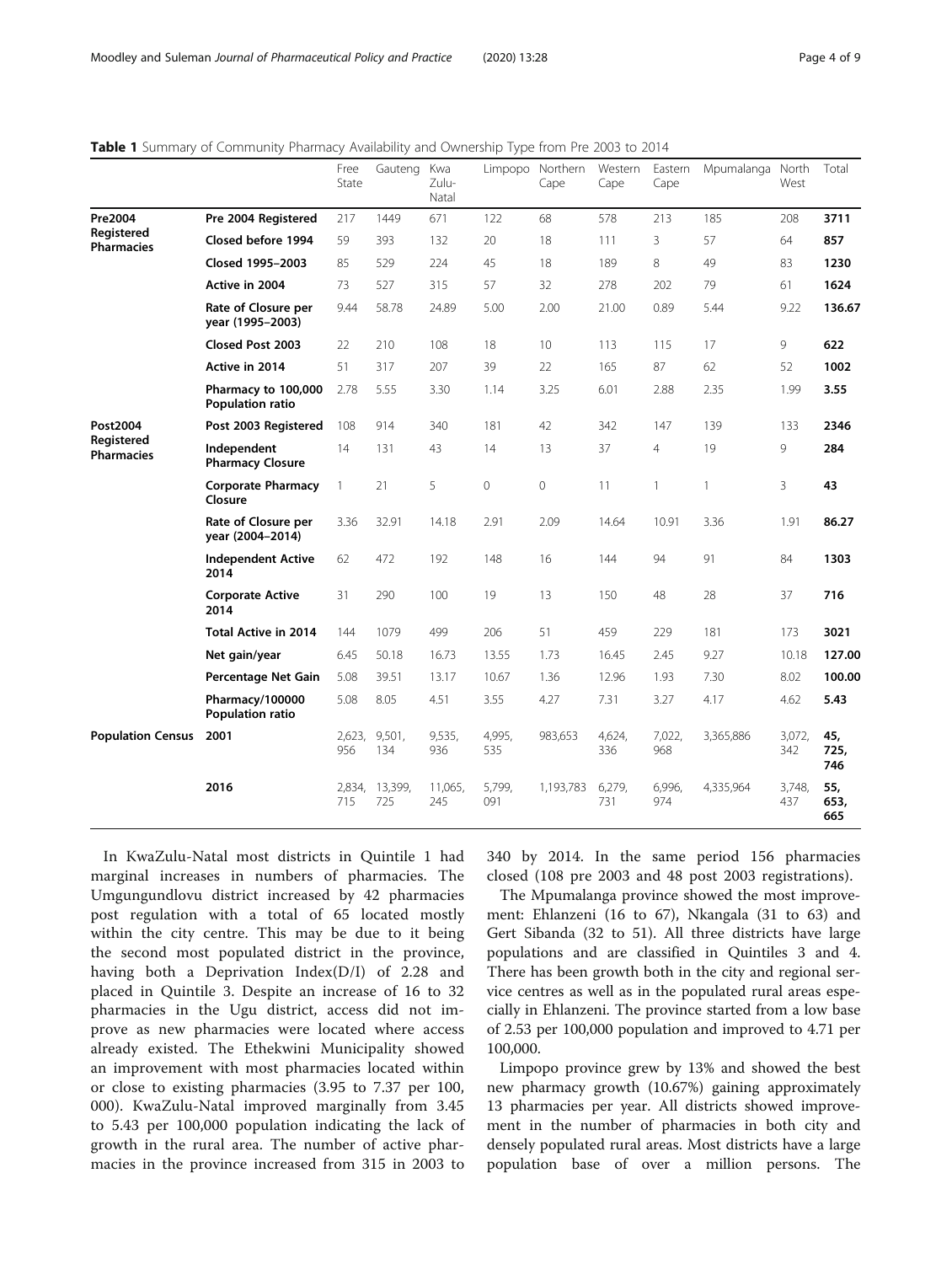| $\blacksquare$ operating and elosing of manifectes at<br>District | Deprivation    |               | PISCILLE FOR CI<br>Population |                     | Pharmacies Registered Pre 2003 |                  |                  |                |                      | Pharmacies Registered Post<br>2003 |                         |
|-------------------------------------------------------------------|----------------|---------------|-------------------------------|---------------------|--------------------------------|------------------|------------------|----------------|----------------------|------------------------------------|-------------------------|
|                                                                   | Quintile       | Dep.<br>Index | 2001                          | 2016                |                                | Inactive in 2014 | Active           | Total          | Active in            | Inactive in                        |                         |
|                                                                   |                |               |                               |                     | Total                          | Active in 2003   | Inactive in 2003 | in<br>2014     | Active<br>in<br>2003 | 2014                               | 2014                    |
| <b>Free State</b>                                                 |                |               |                               |                     |                                |                  |                  |                |                      |                                    |                         |
| Thabo Mofutsanyane                                                | 3              |               | 46,082 725,939                | 779,330             | 26                             | 3                | 23               | 13             | 16                   | 15                                 | $\overline{\mathbf{2}}$ |
| Fezile Dabi                                                       | 4              | 29,952        | 460,315                       | 494,777             | 24                             | 4                | 20               | 11             | 15                   | 20                                 | 2                       |
| Lejweleputswe                                                     | 4              | 42,767        | 657,012                       | 646,920             | 57                             | 5                | 52               | 14             | 19                   | 19                                 | $\overline{\mathbf{2}}$ |
| Xhariep                                                           | 3              | 19,756        | 135,250                       | 125,884             | 6                              | $\mathbf{1}$     | 5                | 3              | $\overline{4}$       | $\overline{\mathbf{2}}$            | 0                       |
| Mangaung                                                          | 5              | 43,466        | 645,440                       | 787,804             | 53                             | 9                | 44               | 10             | 19                   | 37                                 | 9                       |
| Total                                                             |                |               |                               | 2,623,956 2,834,715 | 166                            | 22               | 144              | 51             | 73                   | 93                                 | 15                      |
| Kwa Zulu-Natal                                                    |                |               |                               |                     |                                |                  |                  |                |                      |                                    |                         |
| Umkhanyakudi                                                      | 1              | 26,390        | 573,341                       | 689,091             | $\overline{7}$                 | $\mathbf 0$      | 7                | 3              | 3                    | 7                                  | 1                       |
| Zululand                                                          | $\mathbf{1}$   | 46,844        | 854,779                       | 892,310             | 18                             | $\overline{2}$   | 16               | 5              | $\overline{7}$       | 9                                  | $\overline{2}$          |
| Uthungulu/King Cetshwayo                                          | $\overline{2}$ | 13,210        | 885,964                       | 971,135             | 16                             | 3                | 13               | 16             | 19                   | 18                                 | 7                       |
| Umzinyathi                                                        | 1              | 18,719        | 480,413                       | 554,883             | 12                             | $\mathbf 0$      | 12               | 1              | $\mathbf{1}$         | 9                                  | $\overline{2}$          |
| Amajuba                                                           | 3              | 31,444        | 468,036                       | 531,328             | 25                             | 5                | 20               | 6              | 11                   | 12                                 | $\mathbf{1}$            |
| Uthukela                                                          | $\overline{2}$ | 20,149        | 656,984                       | 706,589             | 11                             | 3                | 8                | 6              | 9                    | 10                                 | $\mathbf{1}$            |
| Umgungundlovu                                                     | 3              | 46,784        | 927,845                       | 1,095,865           | 63                             | 24               | 39               | 23             | 47                   | 42                                 | $\overline{4}$          |
| Illembe                                                           | $\overline{2}$ | 11,018        | 560,389                       | 657,613             | 14                             | $\overline{4}$   | 10               | 6              | 10                   | 11                                 | 3                       |
| Ethekwini                                                         | 5              | 35,431        | 3,090,121                     | 3,702,231           | 271                            | 61               | 210              | 122            | 183                  | 151                                | 26                      |
| <b>Harry Gwala</b>                                                | 1              | 24,167        | 334,033                       | 510,864             | 5                              | 1                | 4                | 3              | 4                    | 7                                  | $\mathbb O$             |
| Ugu                                                               | $\overline{2}$ | 17,593        | 704,031                       | 753,336             | 22                             | 5                | 17               | 16             | 21                   | 16                                 | $\mathbf{1}$            |
| <b>Total</b>                                                      |                |               | 9,535,936                     | 11,065,245 464      |                                | 108              | 356              | 207            | 315                  | 292                                | 48                      |
| Mpumalanga                                                        |                |               |                               |                     |                                |                  |                  |                |                      |                                    |                         |
| Ehlanzeni                                                         | 3              | 26,696        | 1,447,052                     | 1,754,931           | 29                             | $\overline{4}$   | 25               | 12             | 16                   | 55                                 | 10                      |
| Gert Sibanda                                                      | 3              | 26,696        | 900,007                       | 1,135,409           | 46                             | $\overline{2}$   | 44               | 30             | 32                   | 21                                 | 4                       |
| Nkangala                                                          | 4              | 27,061        | 1,018,827                     | 1,445,624           | 48                             | 11               | 37               | 20             | 31                   | 43                                 | 6                       |
| <b>Total</b>                                                      |                |               | 3,365,886                     | 4,335,964           | 123                            | 17               | 106              | 62             | 79                   | 119                                | 20                      |
| Limpopo                                                           |                |               |                               |                     |                                |                  |                  |                |                      |                                    |                         |
| Mopani                                                            | 2              |               | 22,341 1,061,448              | 1,159,186           | 16                             | 3                | 13               | 5              | 8                    | 42                                 | 3                       |
| <b>Vhembe</b>                                                     | $\overline{2}$ | 13,210        | 1,198,055                     | 1,393,949           | 7                              | $\overline{4}$   | 3                | 6              | 10                   | 33                                 | $\overline{2}$          |
| Capricorn                                                         | $\overline{2}$ | 16,497        | 1,154,691                     | 1,330,436           | 33                             | 10               | 23               | 8              | 18                   | 45                                 | 5                       |
| Waterberg                                                         | 3              |               | 14,277 614,156                | 745,758             | 20                             | $\mathbf 0$      | 20               | 13             | 13                   | 26                                 | $\overline{2}$          |
| Sekhukhune                                                        | 1              | 31,837        | 967,185                       | 1,169,762           | 7                              | 1                | 6                | $\overline{7}$ | 8                    | 21                                 | 2                       |
| Total                                                             |                |               |                               | 4,995,535 5,799,091 | 83                             | 18               | 65               | 39             | 57                   | 167                                | 14                      |
| <b>North West</b>                                                 |                |               |                               |                     |                                |                  |                  |                |                      |                                    |                         |
| Dr Kenneth Kaunda                                                 | 4              |               | 45,323 628,436                | 742,822             | 76                             | $\mathbf{1}$     | 75               | 20             | 21                   | 35                                 | $\overline{7}$          |
| <b>Bojanale</b>                                                   | $\overline{2}$ |               | 43,891 1,188,457              | 1,657,149           | 50                             | $\overline{2}$   | 48               | 19             | 21                   | 61                                 | 5                       |
| Ngaka Modiri Molema                                               | 3              | 15,738        | 806,587                       | 889,108             | 22                             | 5                | 17               | 8              | 13                   | 20                                 | $\circ$                 |
| Dr Ruth Segomotsi Mompati 1                                       |                |               | 14,305 448,862                | 459,358             | 8                              | -1               | 7                | 5              | 6                    | 5                                  | $\circ$                 |
| <b>Total</b>                                                      |                |               |                               | 3,072,342 3,748,437 | 156                            | 9                | 147              | 52             | 61                   | 121                                | 12                      |
| Gauteng                                                           |                |               |                               |                     |                                |                  |                  |                |                      |                                    |                         |
| Tshwane                                                           | 5              | 26,299        | 1,982,234                     | 3,275,152           | 297                            | 61               | 236              | 81             | 142                  | 221                                | 56                      |
| Ekurhuleni                                                        | 5              |               | 27,395 2,752,678              | 3,379,104           | 251                            | 51               | 200              | 87             | 138                  | 159                                | 28                      |
| Sedibeng                                                          | 5              |               | 36,161 796,756                |                     | 60                             | 15               | 45               | 25             | 40                   | 33                                 | 6                       |
|                                                                   |                |               |                               | 957,529             |                                | 74               | 404              | 108            |                      |                                    | 54                      |
| City of Johannesburg<br>Westrand                                  | 5              |               | 25,934 3,225,309              | 4,949,346           | 478                            |                  |                  |                | 182                  | 321                                |                         |
|                                                                   | $\overline{4}$ |               | 27,030 744,157                | 838,594             | 46                             | 9                | 37               | 16             | 25                   | 28                                 | 8                       |

# <span id="page-4-0"></span>Table 2 Opening and Closing of Pharmacies at District Level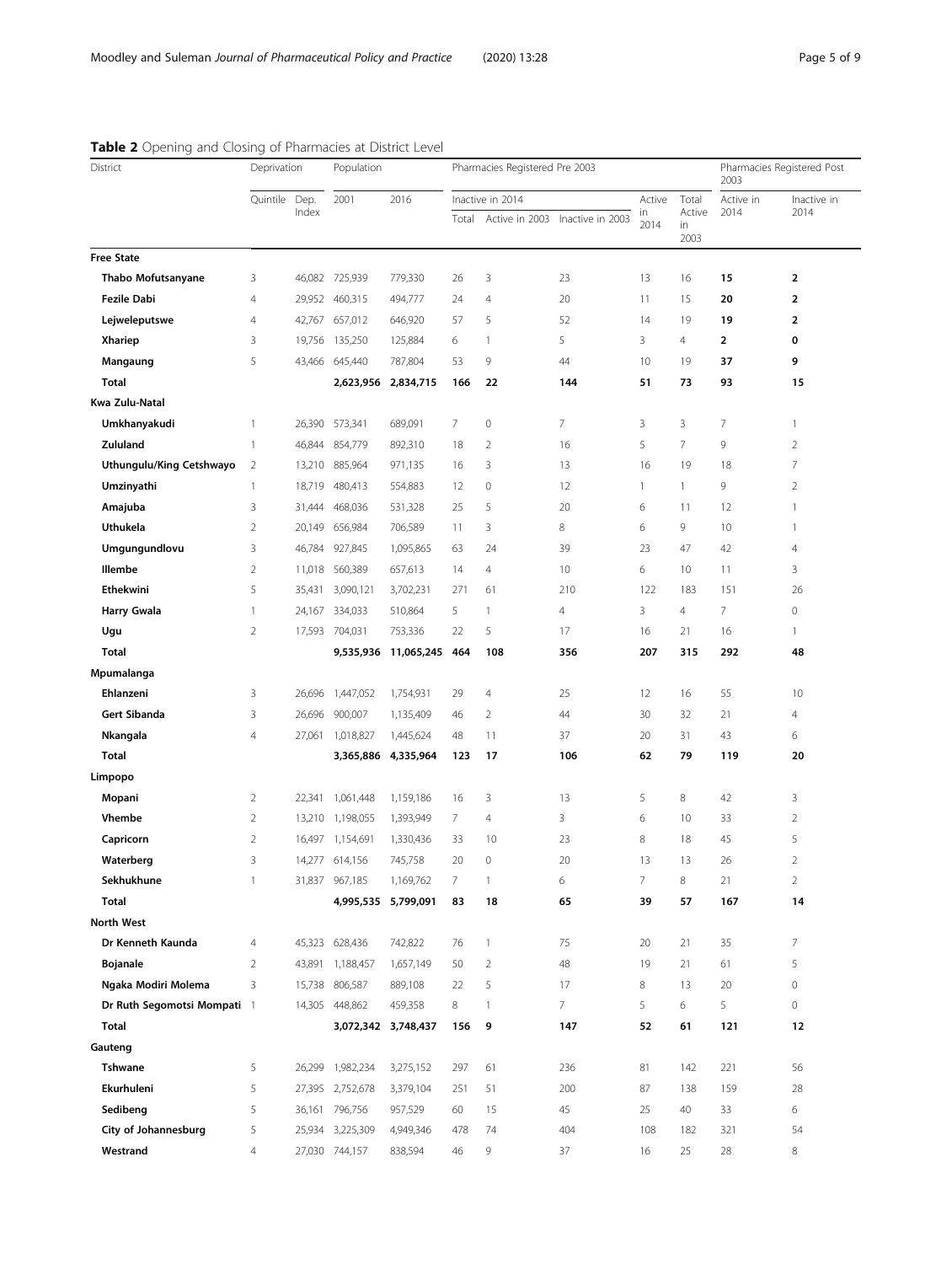| District              | Deprivation    |        | Population     |                               | Pharmacies Registered Pre 2003 |                |                                 |                 |                      | Pharmacies Registered Post<br>2003 |                |
|-----------------------|----------------|--------|----------------|-------------------------------|--------------------------------|----------------|---------------------------------|-----------------|----------------------|------------------------------------|----------------|
|                       | Quintile Dep.  | Index  | 2001           | 2016                          | Inactive in 2014               |                |                                 | Active          | Total                | Active in                          | Inactive in    |
|                       |                |        |                |                               | Total                          |                | Active in 2003 Inactive in 2003 | in<br>2014      | Active<br>in<br>2003 | 2014                               | 2014           |
| Total                 |                |        |                | 9,501,134 13,399,725 1132 210 |                                |                | 922                             | 317             | 527                  | 762                                | 152            |
| <b>Northern Cape</b>  |                |        |                |                               |                                |                |                                 |                 |                      |                                    |                |
| John T Gaetsewe       | $\overline{2}$ | 44,015 | 175,125        | 242,265                       | 6                              | 1              | 5                               | $\overline{2}$  | $\overline{3}$       | $\overline{4}$                     | 3              |
| <b>Frances Baard</b>  | $\overline{4}$ | 12,451 | 325,501        | 387,742                       | 23                             | $\overline{4}$ | 19                              | 9               | 13                   | 12                                 | 6              |
| Pixley ka Seme        | $\overline{2}$ | 29,618 | 164,607        | 195,596                       | 8                              | $\overline{2}$ | 6                               | 5               | 7                    | $\overline{2}$                     | $\mathbf 0$    |
| Namakwa               | 4              | 16,438 | 108,110        | 115,489                       | 7                              | 3              | $\overline{4}$                  | $\overline{2}$  | 5                    | 3                                  | 1              |
| Z F Mgcawu            | 3              |        | 28,126 210,310 | 252,691                       | $\overline{2}$                 | 0              | 2                               | $\overline{4}$  | $\overline{4}$       | 8                                  | 3              |
| Total                 |                |        | 983,653        | 1,193,783                     | 46                             | 10             | 36                              | 22              | 32                   | 29                                 | 13             |
| <b>Eastern Cape</b>   |                |        |                |                               |                                |                |                                 |                 |                      |                                    |                |
| <b>Alfred Nzo</b>     | 1              |        | 29,312 392,180 | 867,864                       | 3                              | $\overline{2}$ | 1                               | $\mathbf 0$     | $\overline{2}$       | 9                                  | 1              |
| O R Tambo             | 1              | 22,007 | 1,676,590      | 1,457,384                     | $\mathbf{1}$                   | 1              | $\mathbf{0}$                    | $\mathbf{0}$    | $\mathbf{1}$         | 19                                 | $\circ$        |
| Joe Gqabi             | 1              | 21,976 | 350,211        | 372,911                       | 5                              | $\overline{2}$ | 3                               | 3               | 5                    | 5                                  | $\mathbf 0$    |
| <b>Chris Hani</b>     | 1              | 32,933 | 809,582        | 840,054                       | 8                              | 5              | 3                               | 6               | 11                   | $\overline{7}$                     | $\mathbf{1}$   |
| Amathole              | 1              | 15,036 | 1,675,901      | 880,791                       | 5                              | 5              | $\mathbf{0}$                    | $\overline{2}$  | $\overline{7}$       | 6                                  | $\mathbf 0$    |
| Cacadu/Sarah Baartman | 3              | 43,497 | 388,207        | 479,922                       | 10                             | 9              | $\mathbf{1}$                    | 22              | 31                   | 11                                 | $\mathbf{1}$   |
| Nelson Mandela Bay    | 5              | 35,796 | 1,028,016      | 1,263,051                     | 69                             | 66             | 3                               | 41              | 107                  | 54                                 | $\overline{2}$ |
| <b>Buffalo City</b>   | $\overline{4}$ | 23,377 | 702,281        | 834,997                       | 25                             | 25             | $\mathbf{0}$                    | 13              | 38                   | 31                                 | $\mathbf 0$    |
| Total                 |                |        | 7,022,968      | 6,996,974                     | 126                            | 115            | 11                              | 87              | 202                  | 142                                | 5              |
| <b>Western Cape</b>   |                |        |                |                               |                                |                |                                 |                 |                      |                                    |                |
| Central Karoo         | 4              | 18,264 | 60,483         | 74,247                        | 3                              | $\mathbf 0$    | 3                               | $\mathbf{1}$    | $\mathbf{1}$         | $\overline{2}$                     | 0              |
| Eden                  | 4              | 25,204 | 454,924        | 611,279                       | 34                             | 15             | 19                              | 20              | 35                   | 37                                 | 7              |
| Overberg              | 5              | 44,562 | 203,519        | 286,786                       | 8                              | 1              | $\overline{7}$                  | 10 <sup>°</sup> | 11                   | 10                                 | $\overline{2}$ |
| <b>Cape Winelands</b> | 5              | 44,197 | 730,494        | 866,001                       | 33                             | 10             | 23                              | 14              | 24                   | 35                                 | 5              |
| City of Cape Town     | 5              | 14,611 | 2,892,243      | 4,005,015                     | 324                            | 83             | 241                             | 110             | 193                  | 194                                | 33             |
| <b>West Coast</b>     | 5              | 1.00   | 282,673        | 436,403                       | 11                             | 4              | $\overline{7}$                  | 10 <sup>°</sup> | 14                   | 16                                 | $\mathbf{1}$   |
| Total                 |                |        |                | 4,624,336 6,279,731           | 413                            | 113            | 300                             | 165             | 278                  | 294                                | 48             |

Table 2 Opening and Closing of Pharmacies at District Level (Continued)

Note

\*This South African Index of Multiple Deprivation (SAIMD) includes indicators from four domains: income and material deprivation, employment deprivation, education deprivation, and living environment deprivation, measured at either the individual or household level according to the indicator. This calculation was done in 2013/14 based on the 2011 census and was assumed to remain constant over the time period. (District Health Barometer (2016/17) [[21](#page-8-0)] \*The overall SAIMD combines these individual domains of deprivation using equal weights

\* The results were produced at ward level, with the most deprived ward given a rank of 1 and the least deprived a rank of 4277 [\[30\]](#page-8-0).

\*Each district was ranked according to level of deprivation and categorised into a socio-economic quintile (SEQ)

\*Districts that fall into Quintile 1 (lowest quintile) are the most deprived districts. Those that fall into Quintile 5 are the least deprived (best-off) [\[30\]](#page-8-0)

Capricorn district improved from 1.56 to 3.98 pharmacies per 100,000. Overall, the province saw an improvement from 1.14 to 3.55 pharmacies per 100,000 population. While new pharmacies showed a comparatively low closure rate (7.7%), the combined closure of pre and post 2003 pharmacies was 13.45% between 2004 and 2014.

The North West district of Bojanale with a population of 1.66 million people showed a marked increase in the number of pharmacies post 2003 growing from 21 to 80 active pharmacies in 2014 with a growth from 1.76 to 4.83 per 100,000 population. The Dr. Kenneth Kaunda district also showed improvement from 21 to 55

pharmacies primarily in the urban centres. The North West province gained a net of 10 pharmacies per year since the regulations growing from 1.99 to 4.62 per 100, 000 population.

Three districts in the Gauteng province (Tshwane 221, Ekurhuleni 159, and City of Johannesburg 321) showed a large increase in number of new pharmacies. The data indicates an increase in the number of pharmacies per 100,000 population (Tshwane 4.08 to 9.22, Ekurhuleni 3.16 to 7.28, City of Johannesburg 3.34 to 8.67). The smaller districts such as Sedibeng (3.1 to 6.06) and Westrand (2.1 to 5.24) also showed increases. The province moved from 5.52 to 7.99 per 100,000 population. The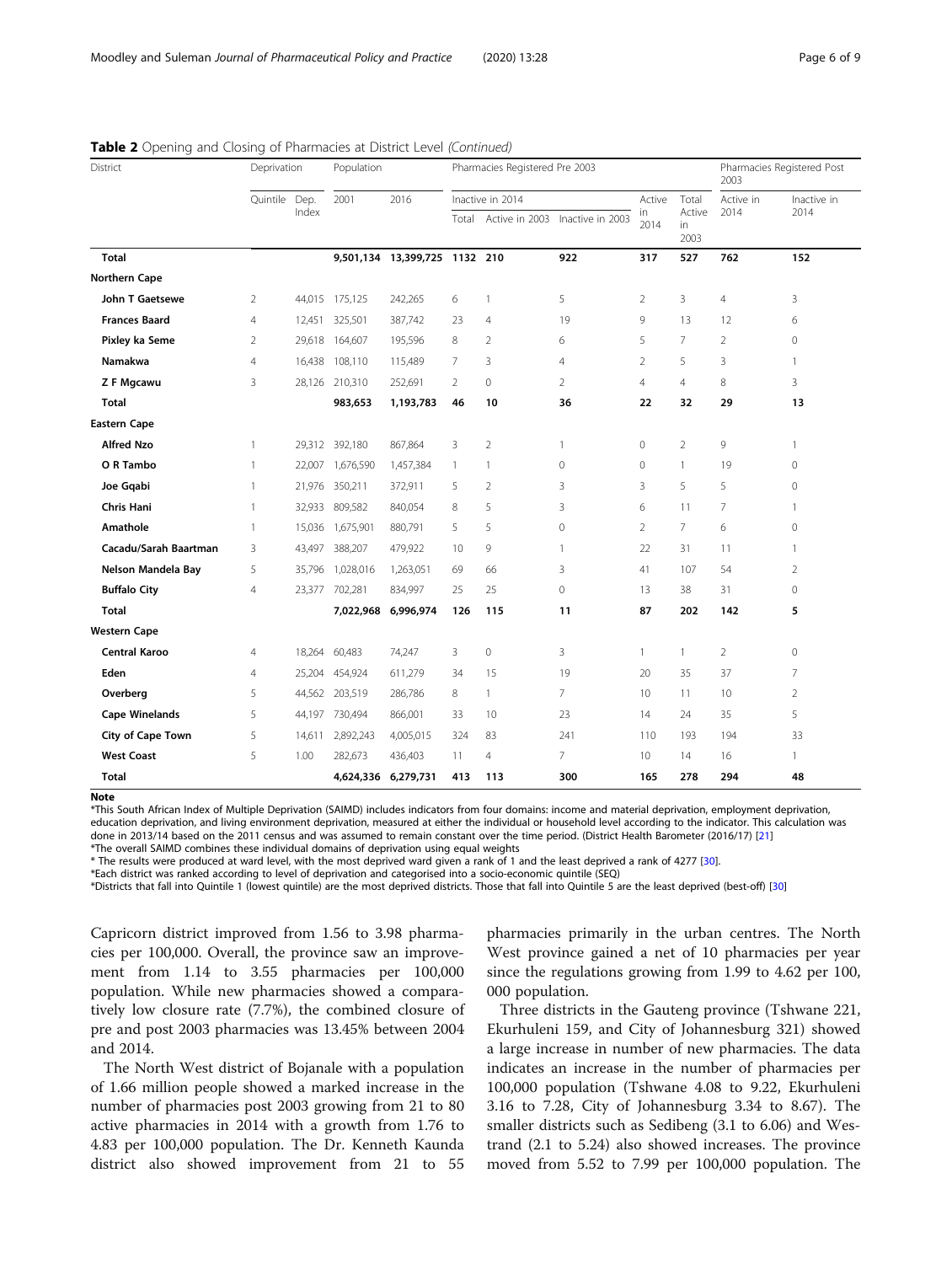rate of closure of pharmacies was 25.1% between 2004 to 2014 with new pharmacies experiencing a lower closure rate of 16.6% compared to a 39.8% closure rate from the pre 2003 pharmacies showing a reduction from a 527 in 2004 to 317 in 2014.

The Northern Cape showed a marginal increase from 3.25 to 4.27 per 100,000 with none of the districts showing significant increases. Frances Baard showed a slight improvement from 2.76 to 5.42 per 100,000 population although 33.3% of new pharmacies that opened after regulations closed by 2014. There was low growth of 1.73 pharmacies per year contributing marginally (1.36%) to the overall growth of pharmacies in South Africa with 31% of all new pharmacies closing during the period 2004 to 2014.

Pharmacies that were registered pre − 2003 in the Eastern Cape districts of Alfred Nzo and OR Tambo all closed by 2014 with only 9 and 19 respectively still active post 2003 registrations. The economic hubs of Nelson Mandela Bay and Buffalo City showed improvement in the cities and large regional centres increasing from 3.9 to 7.52 and 1.85 to 5.27 respectively per 100,000 population. The closure of new pharmacies in the Eastern Cape was low at 3.4% (5 of 147). By 2014 56.0% of active pharmacies in 2004 had closed leaving the province with 229 pharmacies in 2014 (87 + 142).

Western Cape increased from 5.77 to 9.55 per 100,000 population with the City of Cape Town showing a marked improvement of 3.8 to 7.59 per 100,000 population mostly in the city and large regional centres. Also evident was the dominance of corporate pharmacy (150 new openings) compared to 144 independents. The Central Karoo and Overberg area showed little improvement with other districts improving only marginally. The province showed an average attrition rate of new pharmacies of 14%. Approximately 66.37% of new pharmacies opened in the City of Cape Town with the bulk of the balance being shared between Eden (12.7%) and the Cape Winelands (11.7%).

A summary of all the active pharmacies per province in 2014 (3021) is presented in Table [3](#page-7-0) below. Of these, 2019 pharmacies (66.8%) opened after the regulation with Gauteng, Western Cape and KwaZulu-Natal showing increased new openings.

### **Discussion**

The increase in the number of pharmacies post regulations from 1624 in 2004 to 3021 in 2014 (Table [3\)](#page-7-0) is in keeping with the OBIG 2006 European [[10](#page-8-0)] study which showed that there was an increase in the number of pharmacies in countries that had introduced liberalisation. Norway has 8500 [[22\]](#page-8-0) inhabitants per pharmacy with the regulated Spain (2050) and Austria (3700). Ireland, a deregulated zone has 3000 inhabitants per

pharmacy. South Africa moved from 28,000 to 18,000 inhabitants per pharmacy, short of the acceptable international standards.

Most growth of new pharmacies occurred in Gauteng, KwaZulu-Natal and Western Cape. These provinces contain the major metropolitan areas; Tshwane, Ekurhuleni, City of Johannesburg; Ethekwini; and City of Cape Town. These five large districts obtained 52% of all new pharmacies. This urban clustering and lack of improvement in rural areas is in keeping with local [[6,](#page-7-0) [14](#page-8-0)] and international [\[10](#page-8-0), [11](#page-8-0)] study findings. Areas with the highest deprivation had fewer pharmacies per 100,000 population. Within the framework of current legislation South Africa must find a way to incentivise the opening of pharmacies in areas of need.

After Norway's [\[10\]](#page-8-0) deregulation in 2001 every second municipality had no pharmacy. Urban clustering, vertical integration and chain ownership by wholesalers resulted in 4 of 5 pharmacies being owned by 1 of 3 chains. Pharmacists own only 19% of Norwegian pharmacies. The Norwegian experience led researchers to believe that deregulation leads to market dominance and minimises competition. Principle areas of practice in Europe are 78.5% in community, 8.9% in hospital and 12.6% in other areas [\[23](#page-8-0)]. In South Africa 68.3% of registered pharmacists practiced in the community sector in 2014 [\[24](#page-8-0)]. Any regulation must be carefully monitored to ensure stability and job security in this market. Deregulation in most countries [[14\]](#page-8-0) results in corporatisation of community pharmacy. In South Africa following deregulation 35% of new pharmacies were corporate listed. Similarly, Norway (96%), Sweden (86%), US (64%), and United Kingdom (UK) (61%) showed dominance of corporatisation post deregulation [\[14](#page-8-0), [25\]](#page-8-0).

In Sweden the Agency for Growth Policy Analysis (Ministry of Enterprise, Energy and Communication) found that after deregulation, new pharmacies opened in urban and not rural areas, and the price of over-thecounter medicines did not decrease [[26\]](#page-8-0). Lluch and Kanavos [[27](#page-8-0)] highlighted the risk associated with chains and vertical integration leading to monopoly. Policies addressing these risks should be considered.

The study does have limitations. The pharmaceutical service per population ratio is only reflective for community pharmacy and excludes the public sector. The type of ownership was restricted to independent and corporate pharmacy only. The primary source document which was the Council register had inaccuracies as well as insufficient ownership data. The study did not look into quality of service provided, or operational efficiencies.

Future research should include investigating:

 means of improving "rural policy, rural health services and rural practice [\[28](#page-8-0)]"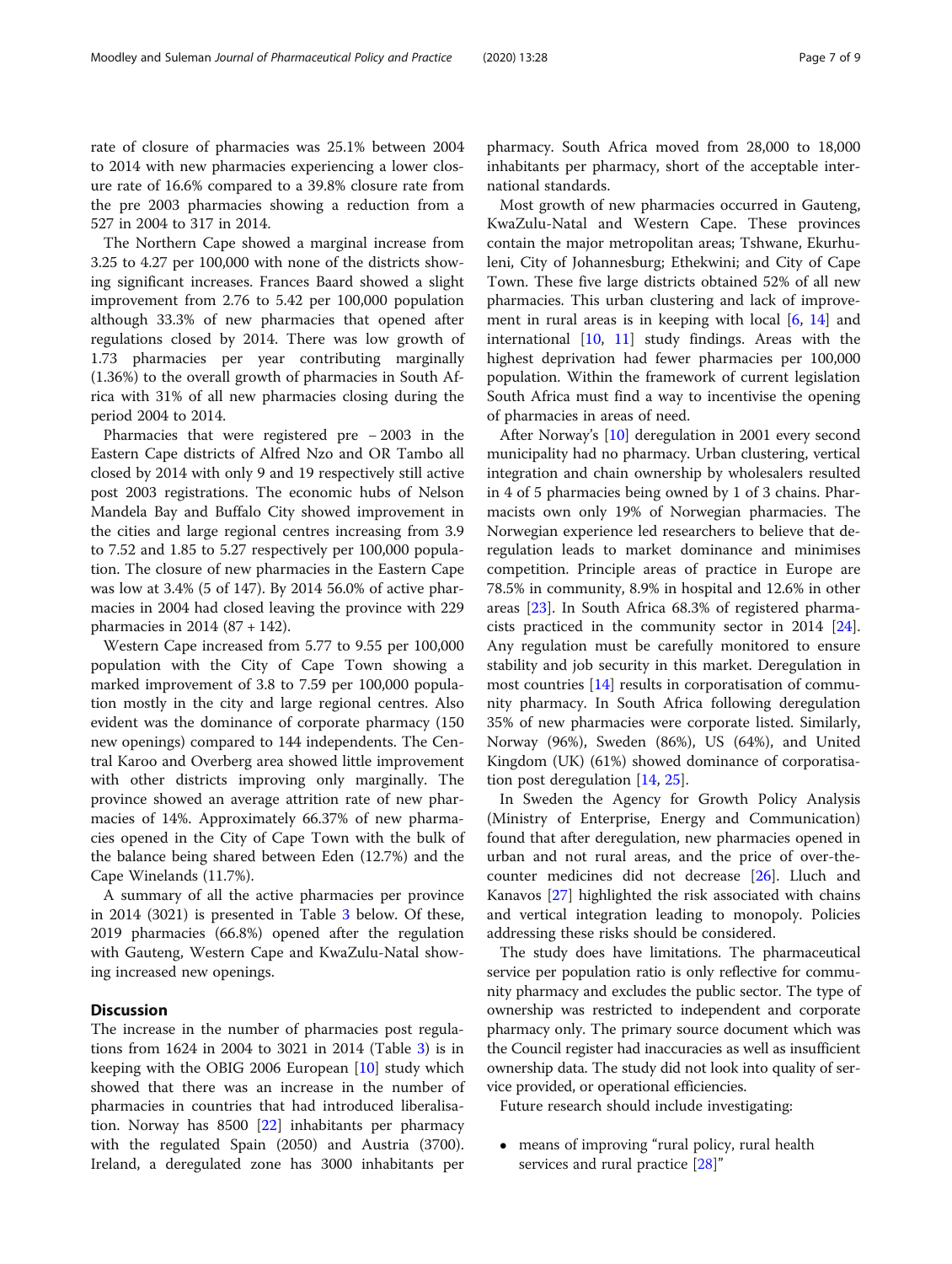| Active Pharmacies in 2014 |              |           |       |                        |                     |                |  |  |  |  |
|---------------------------|--------------|-----------|-------|------------------------|---------------------|----------------|--|--|--|--|
|                           | Independents | Corporate | Total | Pre 2003 registrations | <b>Total Active</b> | % Growth (New) |  |  |  |  |
| <b>Eastern Cape</b>       | 94           | 48        | 142   | 87                     | 229                 | 7.03           |  |  |  |  |
| <b>Free State</b>         | 62           | 31        | 93    | 51                     | 144                 | 4.61           |  |  |  |  |
| Kwa Zulu-Natal            | 192          | 100       | 292   | 207                    | 499                 | 14.46          |  |  |  |  |
| Mpumalanga                | 91           | 28        | 119   | 62                     | 181                 | 5.89           |  |  |  |  |
| Limpopo                   | 148          | 19        | 167   | 39                     | 206                 | 8.27           |  |  |  |  |
| <b>North West</b>         | 84           | 37        | 121   | 52                     | 173                 | 5.99           |  |  |  |  |
| Gauteng                   | 472          | 290       | 762   | 317                    | 1079                | 37.74          |  |  |  |  |
| <b>Northern Cape</b>      | 16           | 13        | 29    | 22                     | 51                  | 1.44           |  |  |  |  |
| <b>Western Cape</b>       | 144          | 150       | 294   | 165                    | 459                 | 14.56          |  |  |  |  |
| <b>TOTAL</b>              | 1303         | 716       | 2019  | 1002                   | 3021                | 100.00         |  |  |  |  |

# <span id="page-7-0"></span>Table 3 Active Registered Pharmacies in 2014

- The cost implication of the disruption of existing pharmacies in terms of capital and infrastructure loss
- the implications of concentration of pharmacy staff within the same location for service delivery in areas of need
- the long term impact on pharmacy skills development as new pharmacists are forced into prematurely taking on responsible pharmacist roles [[13](#page-8-0), [29](#page-8-0)]
- the overall cost of pharmaceutical care in respect of duplication as opposed to rationalization of resources
- benchmark indicators of accessibility, quality and expenditure, which ranks better in strict regulated environments than in the non-regulated countries [[16](#page-8-0)]

# Conclusions

While liberalisation laws in South Africa may have increased the number of pharmacies, it did not result in a large increase in pharmacy access in previously disadvantaged and rural areas. There is a gradual shift from independent pharmacist to corporate ownership. Other incentives and policies are required to improve access to disadvantaged areas.

#### Supplementary information

Supplementary information accompanies this paper at [https://doi.org/10.](https://doi.org/10.1186/s40545-020-00232-4) [1186/s40545-020-00232-4](https://doi.org/10.1186/s40545-020-00232-4).

Additional file 1. Active pharmacies in the eastern cape: registered preregulation.

#### Abbreviations

GPS: Global Positioning System; FIP: International Pharmaceutical Federation; OBIG: Österreichisches Bundesinstitut für Gesundheitswesen; StatsSA: Statistics South Africa; UK: United Kingdom; US: United States

# Acknowledgements

None.

#### Authors' contributions

RM and FS have both contributed to the conception, design of the study, and analysis of the data, as well as in the writing of the paper. All authors have read and approved the manuscript.

#### Funding

None.

#### Availability of data and materials

The data supporting the conclusions in this article are included within the article in the tables and figures.

#### Ethics approval and consent to participate

Ethics approval for the study was obtained from the Ethics Committee of the University of KwaZulu-Natal (HSS/0154/013).

#### Consent for publication

Not applicable.

#### Competing interests

FS is a member of the editorial board (Associate Editor) of this journal.

Received: 2 April 2020 Accepted: 26 May 2020 Published online: 07 August 2020

#### References

- 1. Gray A, Matsebula T, Blaauw D, Schneider H, Gilson L. Policy change in a context of transition: Drug policy in South Africa, 1989–1999. Cent heal policy, Univ Witwatersrand 2002; Available from: [http://researchonline.lshtm.](http://researchonline.lshtm.ac.uk/id/eprint/14225) [ac.uk/id/eprint/14225](http://researchonline.lshtm.ac.uk/id/eprint/14225).
- 2. National Department of Health South Africa. National Drug Policy for South Africa. National Department of Health. Pretoria; 1996. Available from: [https://](https://www.gov.za/sites/default/files/gcis_document/201409/drugpol0.pdf) [www.gov.za/sites/default/files/gcis\\_document/201409/drugpol0.pdf](https://www.gov.za/sites/default/files/gcis_document/201409/drugpol0.pdf).
- 3. Digby A. Black doctors and discrimination under South africa's apartheid regime. Med Hist. 2013;57:269–90.
- 4. Republic of South Africa. Debate of the National Assembly First Session-Second Parliament 4th February to 26 November. Cape Town: Government Printers; 1997. p. 5391–442.
- 5. Department of Rural Development and Land Reform South Africa. Draft National Spatial Development Framework. 2018.
- 6. Ward K, Sanders D, Leng H, Pollock AM. Assessing equity in the geographical distribution of community pharmacies in South Africa in preparation for a national health insurance scheme. Bull World Health Organ. 2014;92:482–9.
- 7. Republic of South Africa. Local Government: Municipal Structures Act, 1998 (Act No 117 of 1998) GNR 19614 18 December 1998. 1998. Available from: [http://www.gov.za/sites/www.gov.za/files/a117-98\\_0.pdf.](http://www.gov.za/sites/www.gov.za/files/a117-98_0.pdf)